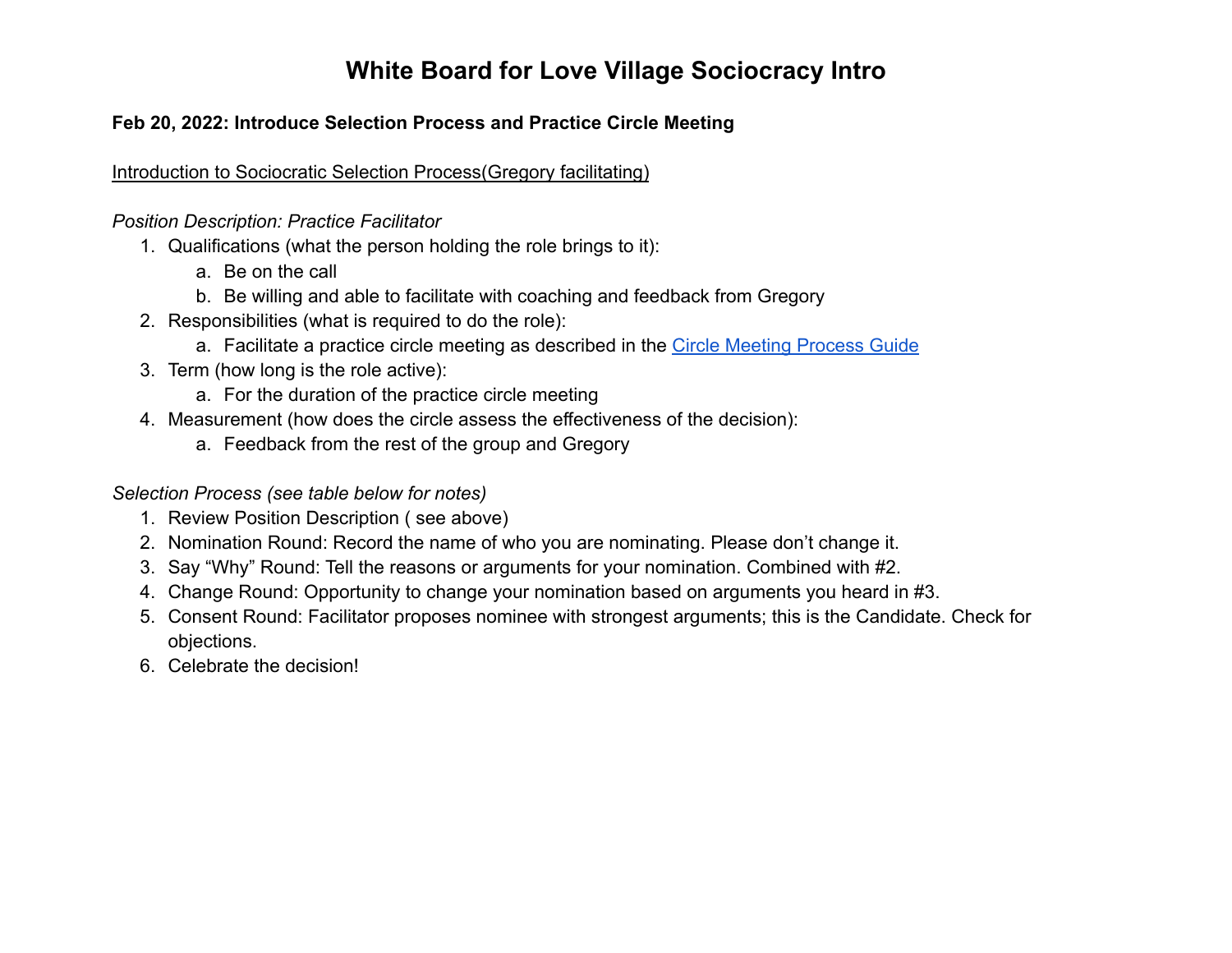|  | Notes from process here - Change Round in red font. |  |  |  |
|--|-----------------------------------------------------|--|--|--|
|--|-----------------------------------------------------|--|--|--|

| <b>Name</b> | <b>Nominee Change</b> | <b>Arguments Change</b>                                          |
|-------------|-----------------------|------------------------------------------------------------------|
| Leif        | Ali                   | Interested, skill in tracking, reflection, holding meetings      |
| Marina      | Ali                   | Interested, opportunity, capacity to connect with needs          |
| Ali         | Ali                   | Wanting practice, opportunity and support, comfort, contribution |
| Amy         | Ali                   | Appreciated inquiry, challenge and clarity                       |
| Leo         | Ali                   | Interest, fits position description                              |
| Rosane      | Ali                   | Wants it, feels comfortable                                      |
| Gregory     | Marina Ali            | Previous experience Self-nomination, other arguments             |
| Jessica     | Ali                   | Wants to, parenting & breastfeeding!                             |

**Candidate: Ali No objections**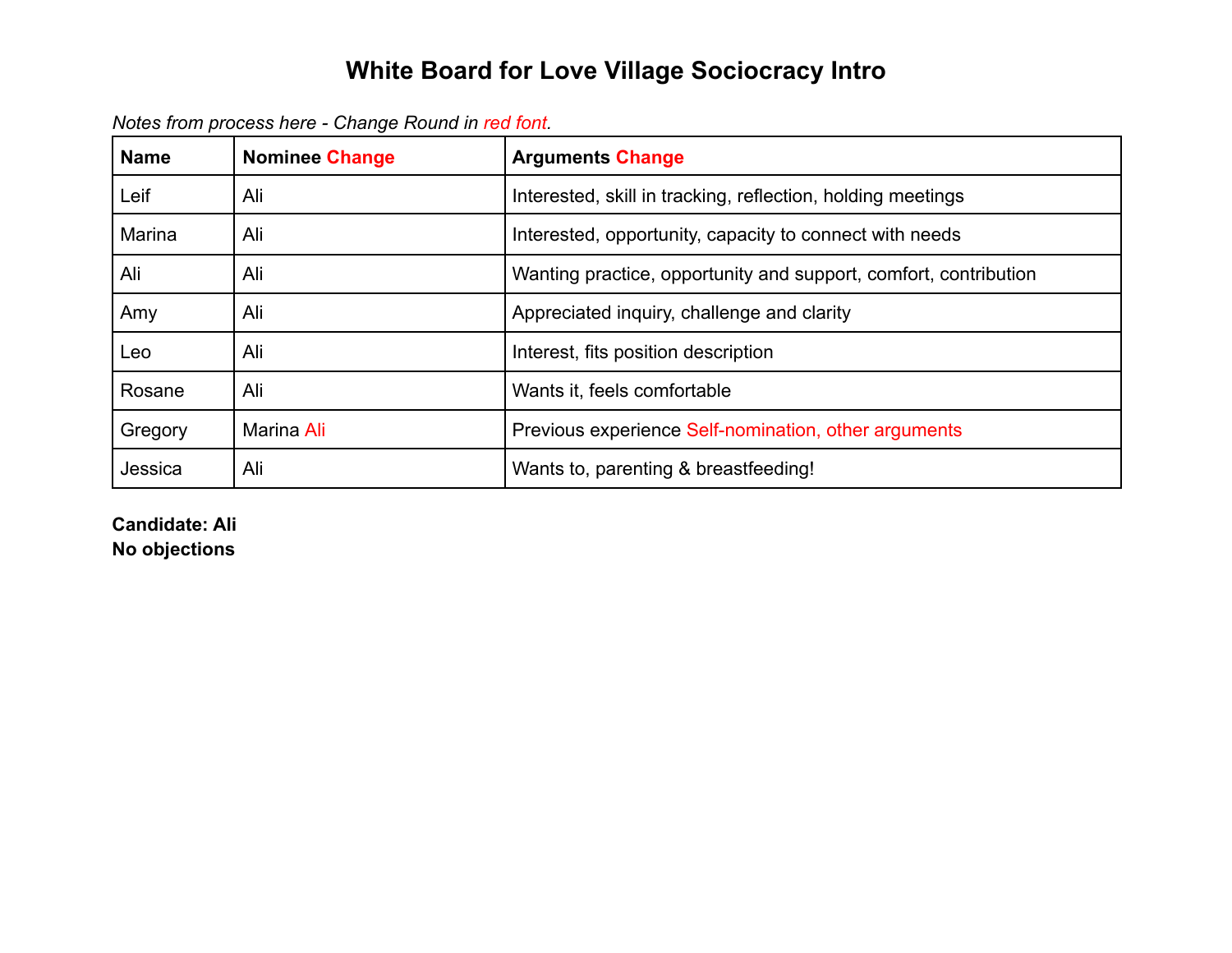#### Practice Circle Meeting (Ali facilitating)

**Practice Decision:** What to do about requests to change the meeting schedule (Long Format) Order: Ali - Amy - Gregory - Leif - Leandro - Jessica - Marina - Rosane

Rounds to Identify Criteria / Needs (Picture Forming)

- Inclusion
- Flexibility
- Equity
- Flow
- Consistency
- Flexibility
- Honor organizing effort
- Flexibility
- Comfortable for everyone (majority of people)
- Consideration of schedules
- Compassion
- Calm
- Commitment
- Sturdy ground
- Clarity
- Flexibility
- Forward movement, momentum
- Continuity
- Focus and priority
- Simplicity
- Ease
- Care for the whole
- Empathy